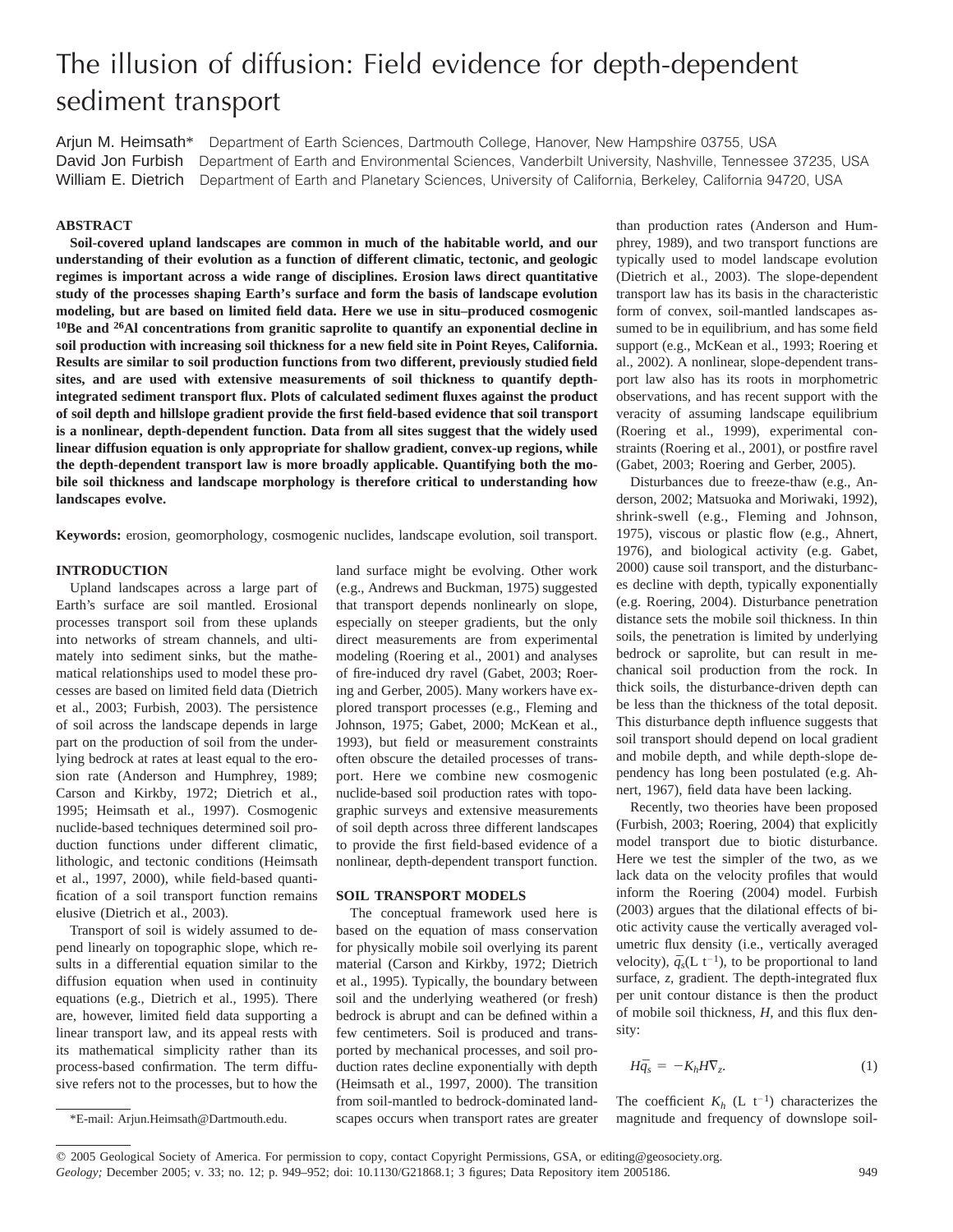particle motions. It is constant with uniform particle activity over depth, but may vary if particle activity declines significantly with depth wherein transport occurs mostly near the surface. For simplicity, here we assume vertically uniform particle activity/mixing as a first step in testing a depth-slope transport relation.

#### **FIELD SITES AND METHODS**

Each field site is a soil-mantled upland landscape with the characteristic convex form used to infer a slope-dependent transport law. The Nunnock River (NR), southeastern Australia, field site is at the base of the passive continental margin escarpment (Heimsath et al., 2000). Underlying bedrock is Late Silurian to Early Devonian granodiorite, rainfall is  $\sim$ 900 mm yr<sup>-1</sup> distributed equally across seasons, and vegetation is a dry sclerophyll forest. We also use the well-studied region of Tennessee Valley, northern California, with a Mediterranean climate, active tectonic setting, and metasedimentary bedrock typical of the Franciscan Formation (e.g., Dietrich et al., 1995). Our third site is on the relatively steep slopes of Mount Vision, in Point Reyes, California, is underlain entirely by granitic rocks, mostly quartz diorite and granodiorite (Galloway, 1977), and is  $\sim$ 30 km north of the Tennessee Valley site. It is outside historical agricultural impacts and supports a native forest of Bishop pine trees that burns periodically and is replaced by grassland and scrub underbrush. Tree throw contributes to soil production and transport, which are also observed to be due to burrowing gophers, mountain beavers, and invertebrates, with overland flow potential following fires. Biogenic processes are also observed to be dominant at the Nunnock River and Tennessee Valley sites.

Soil production rates from parent material underlying the soil mantle, and erosion rates from exposed bedrock or stream sediments, can be quantified by measuring the in situ– produced cosmogenic nuclides, 10Be and 26Al. Measured concentrations of either nuclide depend on the nuclide production rate and halflife as well as the erosion or soil production rate of the target material. We use <sup>10</sup>Be and 26Al concentrations from saprolite, bedrock, and stream sediments to determine soil production, tor erosion, and average erosion rates for each site, and report the new Point Reyes results here. Site-specific nuclide-derived soil production rates and detailed soil depth measurements are used to determine the depthintegrated flux for each site. Soil thickness is measured by digging soil pits to the soilbedrock boundary at  $\sim$ 10 m intervals across the sites. We assume that on convex portions of the landscape, soil production and transport



**Figure 1. Soil production functions. A: Point Reyes (PR). Solid black circles are averages of rates from both 10Be and 26Al (Table DR1; see footnote 1), and error bars represent all errors propagated through nuclide calculations, i.e., uncertainty in atomic absorption, accelerator mass spectrometry, bulk density and soil depth measurements, and attenuation length of cosmic rays. Gray diamonds are erosion rates from outcropping tors on ridge crests. B: Point Reyes data shown with results from Nunnock River (open black squares, long-dashed regression line; Heimsath et al., 2000) and Tennessee Valley (gray diamonds, short-dashed regression line; Heimsath et al., 1997); open symbols labeled creek sands are average rates from detrital cosmogenic nuclide concentrations from each site. C: Topographic map, 2 m contour intervals by laser total station survey, showing soil pit locations for PR. Creek drains right to left at page bottom and elevation of crest is 195 m.**

is much faster than the rate of change in topography. In this case, the rate of soil thickness change is sufficiently small that we determine soil flux by integrating soil production within flow tubes mapped from ridge crest to base (see Data Repository<sup>1</sup>).

#### **SEDIMENT PRODUCTION**

Soil production rates from 13 samples from the bedrock-soil interface at Point Reyes (Table 1) define a clear exponential decline of soil production with soil depth such that the varianceweighted best-fit regression (Fig. 1A) is

$$
\varepsilon(H) = (88 \pm 6)e^{-(0.017 \pm 0.001)H}, \tag{2}
$$

where soil production,  $\varepsilon(H)$ , is in meters per million years and soil depth, *H*, is in centimeters. Average erosion rates, inferred from three samples of stream sand from the creek draining the study area, determine a basinaveraged rate of 62 m/m.y., similar to that of Tennessee Valley (Fig. 1B). Lower erosion rates from two tors at Point Reyes are consistent with granitic core-stone emergence shown at Nunnock River (Heimsath et al., 2000). Comparison of the soil production functions reveals remarkable similarity in form with relatively little scatter around the Point Reyes regression line (Fig. 1B). Similar to the Nunnock River and Tennessee Valley sites, these data, combined with the spatial variation of depth data from Figure 2A, show spatially variable rates of soil production, indicating a landscape out of long-term dynamic equilibrium. This is not surprising given the proximity of the San Andreas fault to the site, and the southern California origin of the Point Reyes peninsula (Galloway, 1977).

The Point Reyes results are evidence for the applicability of the soil production function as a transport relationship (cf. Dietrich et al., 2003) characterizing hilly, soil-mantled landscapes. Comparison of functions from these different sites offers the potential for untangling the connections between erosion rates, climate, and tectonics. The slope of the dependency of production rate on soil depth shows that in all three cases (Fig. 1B), the production rate is halved by a cover of 35 cm

<sup>&</sup>lt;sup>1</sup>GSA Data Repository item 2005186, Appendix 1, obtaining soil flux, and Table DR1 is available online at www.geosociety.org/pubs/ft2005.htm, or on request from editing@geosociety.org or Documents Secretary, GSA, P.O. Box 9140, Boulder, CO 80301-9140, USA.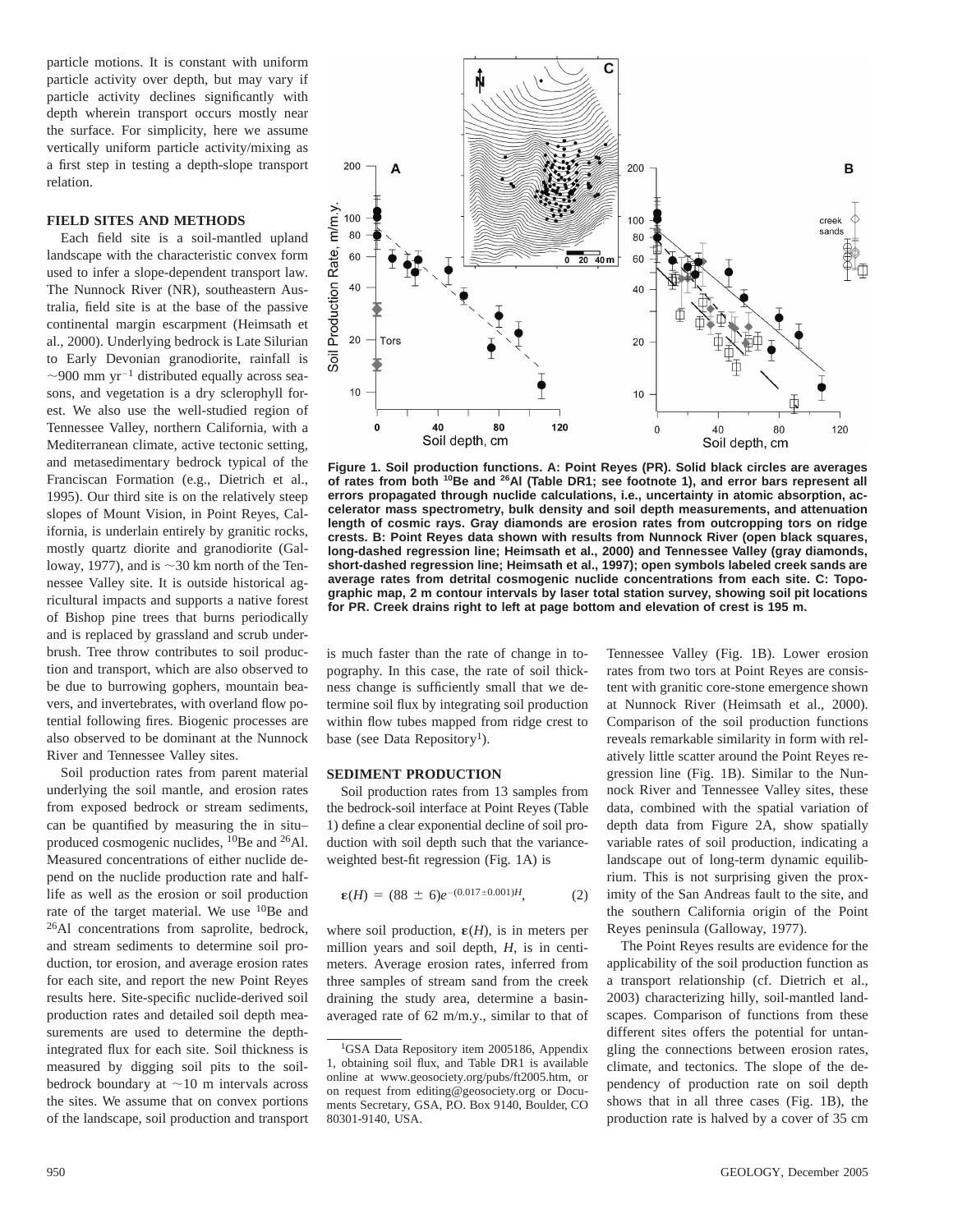and reduced to a tenth by 115 cm, which is roughly the maximum soil depth found on ridges. Soil depth varies across the study sites, with thinnest soils on the narrow ridge crests, and thicker soils bordering unchanneled valleys (e.g. Heimsath et al., 1997, 2000). The soil production functions (Fig. 1B) imply that ground surface lowering is highest on ridge crests. This apparent topographic disequilibrium may be counteracted by periodic evacuation of the adjacent colluvial fills, setting up a transient upslope thinning of soils (Dietrich et al., 1995).

#### **DEPTH-DEPENDENT TRANSPORT**

Soil depths vary spatially across the divergent areas of the Point Reyes landscape such that topographic curvature declines exponentially with increasing soil thickness (Fig. 2A), although a linear decline similar to the other field sites cannot be ruled out (Fig. 2B). In the case of a simple slope-dependency of transport, curvature is a proxy for soil production (Heimsath et al., 1999), and the exponential decline of curvature with depth would support the soil production function defined by equation 2, assuming an independently documented (Reneau, 1988) linear diffusivity of 30  $cm<sup>2</sup>yr<sup>-1</sup>$ . The clear linear (versus exponential) decline of curvature with increasing soil depths at Nunnock River suggested, however, that a linear slope-dependent transport model did not adequately capture the transport mechanisms, prompting modeling (Braun et al., 2001) and optically stimulated luminescence (Heimsath et al., 2002) studies highlighting the role of soil thickness in sediment transport.

Here we plot depth-integrated flux, determined by integrating soil production rates downslope (Data Repository; see footnote 1), against the depth-slope product across all field areas to test equation 1 (Fig. 3A). We observe strong linear increases of soil flux with increasing depth-slope product for both Nunnock River (NR) and Tennessee Valley (TV), but no such relationship at Point Reyes (PR), where a purely slope-dependent relationship is a better fit. Two observations might explain the failure of the depth-slope model at PR. First, the significantly greater soil depths for any given curvature value suggest that the frequency and magnitude of biotic penetration into the soil might be mediated differently than at NR and TV, and not be captured by a constant  $K<sub>h</sub>$ . Second, the higher gradients on the lower slopes of PR suggest that shallow landsliding might be a dominant process.

Data from Nunnock River support equation 1 with a transport coefficient,  $K_h$ , equal to 0.55 cm  $yr^{-1}$ . Roughly equating this coefficient to the linear diffusivity with an average soil thickness for Nunnock River of 50 cm yields



**Figure 2. Negative curvature vs. vertical soil depth. Curvature calculated as in Heimsath et al. (1999) and is proxy for soil production if local soil depth is constant with time. A: Black circles from individual soil pits at Point Reyes with exponential negative curvature axis. B: Black circles (as in A) with open gray diamonds are from Nunnock River (Heimsath et al., 2000). Tennessee Valley data from Heimsath et al. (1997, 1999) overlay Nunnock River data values and range and are not included here for plot clarity. Black dashed line separates divergent from convergent topography. C: Curvature map for Point Reyes: blue represents convex and red represents concave topography.**

a coefficient of  $28 \text{ cm}^2\text{yr}^{-1}$ , compared to the 40  $cm<sup>2</sup>yr<sup>-1</sup>$  reported by Heimsath et al. (2000). Reversing the process for the Tennessee Valley and Point Reyes data, which have independently determined linear diffusivities of 50 and 30  $\text{cm}^2\text{yr}^{-1}$  (Reneau, 1988) and average soil thicknesses of 40 cm and 60 cm, yields depth-dependent transport coefficients,  $K_h$ , of 1.25 and 0.5 cm yr<sup>-1</sup>, respectively. Using the data from Tennessee Valley and Point Reyes (Fig. 3A),  $K_h$  values of 1.2 and 0.4 cm  $yr^{-1}$  are determined.

This comparison of transport coefficients places the depth-dependent transport flux within the context of the more familiar slopedependent transport framework and supports the applicability of a linear transport law for low-gradient convex landscapes. Plotting flux against gradient shows, however, that a linear relationship does not reflect all the data (Data Repository; see footnote 1). Our test for depth-dependent transport thus involves two sets of complementary plots:  $H\bar{q}_s$  vs. *HS* (Fig. 3A) and  $H\bar{q}_s$  ( $HS$ )<sup>-1</sup> versus downslope dis-



**Figure 3. A: Depthintegrated soil flux (calculated as per Appendix 1; see footnote 1) per unit** contour length (m<sup>2</sup>yr<sup>-1</sup>) **vs. the depth-slope product (cm) for all field sites. B: Depth-integrated flux divided by depth-slope product vs. downslope distance. K<sup>h</sup> value, determined by fitting data shown in A, is dashed line. NR—Nunnock River; TV—Tennessee Valley; PR—Point Reyes.**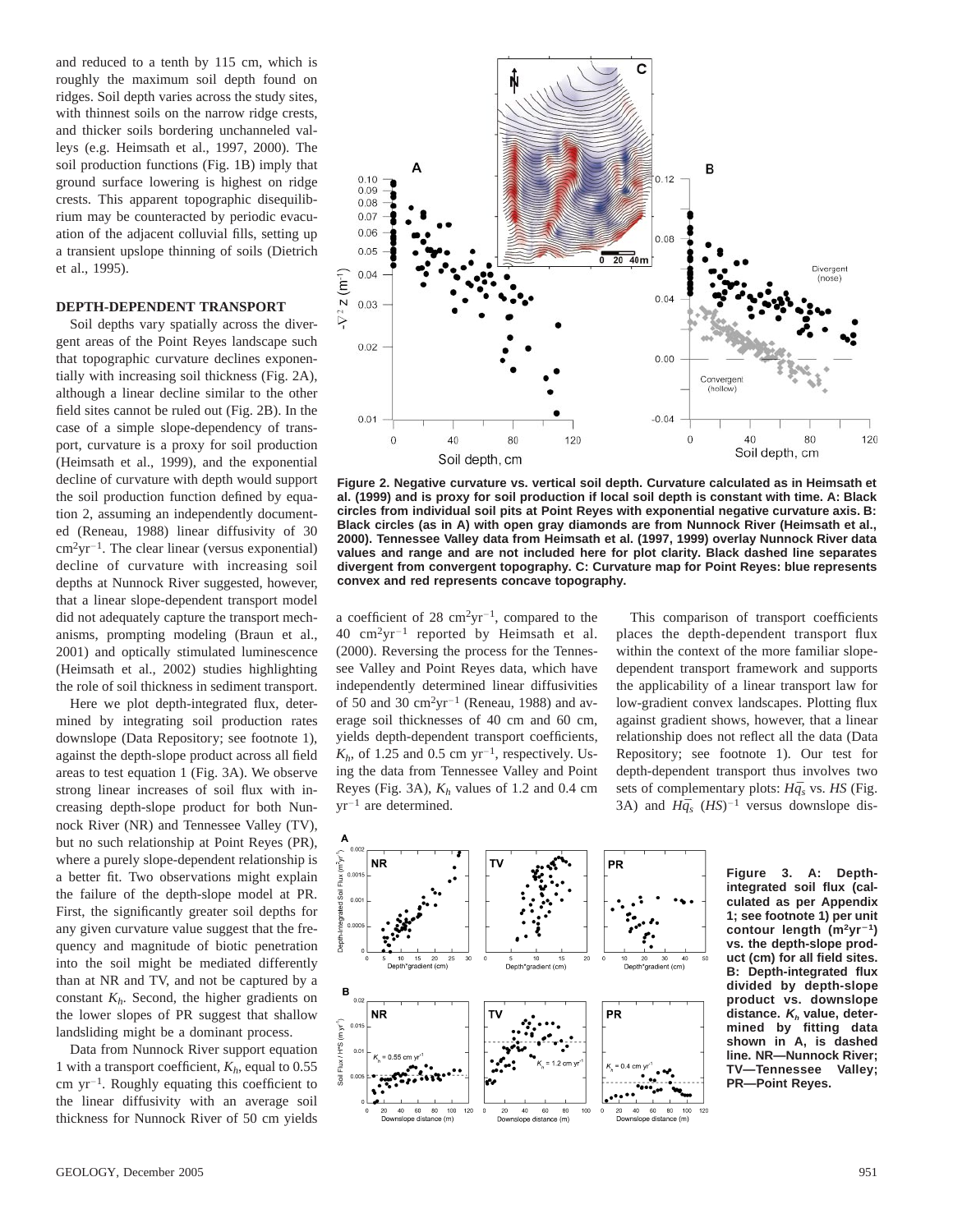tance,  $X$  (Fig. 3B). If equation 1 is correct, the first plots (Fig. 3A) should show a linear increase, with slope equal to  $K_h$  and zero origin—in the absence of covariance of *H* or *S* with distance *X*. However, because  $H\bar{q}_s$ must, by definition, increase with *X*, these plots might exhibit spurious covariance with the depth-slope product. Thus, the importance of the inset plots (Fig. 3B) is to remove any such covariance such that the data should be homoscedastic about a flat line equal to *Kh* (dashed line) to support equation 1. We observe, instead, an increase with distance close to the ridge crests, followed by a tendency to flatten roughly around the  $K_h$  values. Potential explanations for the increase include the unknown role of chemical weathering or a nonconstant covariant transport coefficient.

#### **THE ILLUSION OF DIFFUSION**

We present the first field-based test of the hypothesis that sediment transport is proportional to the product of soil depth and topographic gradient to support an alternative sediment transport law from the widely used diffusion model. To do this we quantify first a new soil production function based on cosmogenic nuclide analyses of bedrock beneath an actively eroding soil mantle. Soil production rates decline exponentially with soil depth across a broad spectrum of climate and tectonic regimes, supporting the function's generality as a geomorphic transport law. We then integrate downslope soil production rates using extensive field measurements of soil depth. Plotting depth-integrated flux against the depth-slope product shows support for a depth-dependent transport law at Nunnock River and Tennessee Valley, which have different bedrock, climate, and tectonic regimes. Although soil production and transport rates vary between sites, potentially driven by their respective tectonic and climatic settings, the forms of the transport functions are similar and may be driven by similarities in the biogenic processes. To further delimit soil transport will require quantifying soil and parent material chemical weathering, documenting velocity profiles, and extending analyses across the entire upland landscape. We conclude that it is an illusion to think of landscapes eroding by processes termed to be diffusive and suggest that future landscape evolution modeling efforts more completely couple spatial variations in soil depth with soil production and transport processes.

#### **ACKNOWLEDGMENTS**

We thank K. Heimsath and J. Roering for field assistance; S. Bateman, the landowner of the Nunnock River site; the National Park Service for access to Point Reyes; and the Golden Gate National Recreation Area for access to Tennessee Valley. M. Borosund helped with flow tube analyses. M Jungers, J. Roering, and an anonymous reviewer helped improve the paper. We were funded through the National Science Foundation. Nuclide measurements were partially performed under the auspices of the U.S. Department of Energy by Lawrence Livermore National Laboratory under contract W-7405-Eng-48.

#### **REFERENCES CITED**

- Ahnert, F., 1967, The role of the equilibrium concept in the interpretation of landforms of fluvial erosion and deposition, *in* Macar, P., ed., L'evolution des versants: Liege, University of Liege, p. 23–41.
- Ahnert, F., 1976, Brief description of a comprehensive three-dimensional process-response model of landform development: Zeitschrift fur Geomorphologie, supplement band, v. 25, p. 29–49.
- Anderson, R.S., 2002, Modeling the tor-dotted crests, bedrock edges, and parabolic profiles of high alpine surfaces of the Wind River Range, Wyoming: Geomorphology, v. 46, p. 35–58.
- Anderson, R.S., and Humphrey, N.F., 1989, Interaction of weathering and transport processes in the evolution of arid landscapes, *in* Cross, T.A., ed., Quantitative dynamic stratigraphy, Englewood cliffs, New Jersey, Prentice Hall, p. 349–361.
- Andrews, D.J., and Buckman, R.C., 1975, Fitting degradation of shoreline scarps by a nonlinear diffusion model: Journal of Geophysical Research, v. 92, no. B12, p. 12,857–12,867.
- Braun, J., Heimsath, A.M., and Chappell, J., 2001, Sediment transport mechanisms on soil-<br>mantled hillslopes: Geology, v. 29, hillslopes: Geology, p. 683–686.
- Carson, M.A., and Kirkby, M.J., 1972, Hillslope form and process: New York, Cambridge University Press, 475 p.
- Dietrich, W.E., Reiss, R., Hsu, M.-L., and Montgomery, D.R., 1995, A process-based model for colluvial soil depth and shallow landsliding using digital elevation data: Hydrological Processes, v. 9, p. 383–400.
- Dietrich, W.E., Bellugi, D., Heimsath, A.M., Roering, J.J., Sklar, L., and Stock, J.D., 2003, Geomorphic transport laws for predicting landscape form and dynamics, *in* Wilcock, P., and Iverson, R., eds., Prediction in geomorphology: Washington, D.C., American Geophysical Union, Geophysical Monograph 135, p. 103–132.
- Fleming, R.W., and Johnson, A.M., 1975, Rates of seasonal creep of silty clay soil: Engineering Geology Quarterly Journal, v. 8, p. 1–29.
- Furbish, D.J., 2003, Using the dynamically coupled behavior of land-surface geometry and soil thickness in developing and testing hillslope evolution models, *in* Wilcock, P., and Iverson, R., eds., Prediction in geomorphology: Amer-

ican Geophysical Union Geophysical Monograph 135, p. 169–182.

- Gabet, E.J., 2000, Gopher bioturbation: Field evidence for nonlinear hillslope diffusion: Earth Surface Processes and Landforms, v. 25, p. 1419–1428.
- Gabet, E.J., 2003, Sediment transport by dry ravel: Journal of Geophysical Research, v. 108, no. B1, doi: 10.1029/2001JB001686.
- Galloway, A.J., 1977, Geology of the Point Reyes Peninsula, Marin County, California: Sacramento, California Division of Mines and Geology, p. 72.
- Heimsath, A.M., Dietrich, W.E., Nishiizumi, K., and Finkel, R.C., 1997, The soil production function and landscape equilibrium: Nature, v. 388, p. 358–361.
- Heimsath, A.M., Dietrich, W.E., Nishiizumi, K., and Finkel, R.C., 1999, Cosmogenic nuclides, topography, and the spatial variation of soil depth: Geomorphology, v. 27, p. 151–172.
- Heimsath, A.M., Chappell, J., Dietrich, W.E., Nishiizumi, K., and Finkel, R.C., 2000, Soil production on a retreating escarpment in southeastern Australia: Geology, v. 28, p. 787–790.
- Heimsath, A.M., Chappell, J., Spooner, N.A., and Questiaux, D.G., 2002, Creeping soil: Geology, v. 30, p. 111–114.
- Matsuoka, N., and Moriwaki, K., 1992, Frost heave and creep in the Sor Rondane Mountains, Antartica: Arctic and Alpine Research, v. 24, p. 271–280.
- McKean, J.A., Dietrich, W.E., Finkel, R.C., Southon, J.R., and Caffee, M.W., 1993, Quantification of soil production and downslope creep rates from cosmogenic 10Be accumulations on a hillslope profile: Geology, v. 21, p. 343–346.
- Reneau, S.L., 1988, Depositional and erosional history of hollows: Application to landslide location and frequency, long-term erosion rates, and the effects of climatic change [Ph.D. thesis]: Berkeley, University of California, 328 p.
- Roering, J.J., 2004, Soil creep and convex-upward velocity profiles: Theoretical and experimental investigation of disturbance-driven sediment transport on hillslopes: Earth Surface Processes and Landforms, v. 29, p. 1597–1612.
- Roering, J.J., and Gerber, M., 2005, Fire and the evolution of steep, soil-mantled landscapes: Geology, v. 33, p. 349–352.
- Roering, J.J., Kirchner, J.W., and Dietrich, W.E., 1999, Evidence for non-linear, diffusive sediment transport on hillslopes and implications for landscape morphology: Water Resources Research, v. 35, p. 853–870.
- Roering, J.J., Kirchner, J.W., Sklar, L.S., and Dietrich, W.E., 2001, Hillslope evolution by nonlinear creep and landsliding: An experimental study: Geology, v. 29, p. 143–146.
- Roering, J.J., Almond, P., Tonkin, P., and McKean, J., 2002, Soil transport driven by biological processes over millenial time scales: Geology, v. 30, p. 1115–1118.

Manuscript received 18 May 2005 Revised manuscript received 12 August 2005 Manuscript accepted 15 August 2005

Printed in USA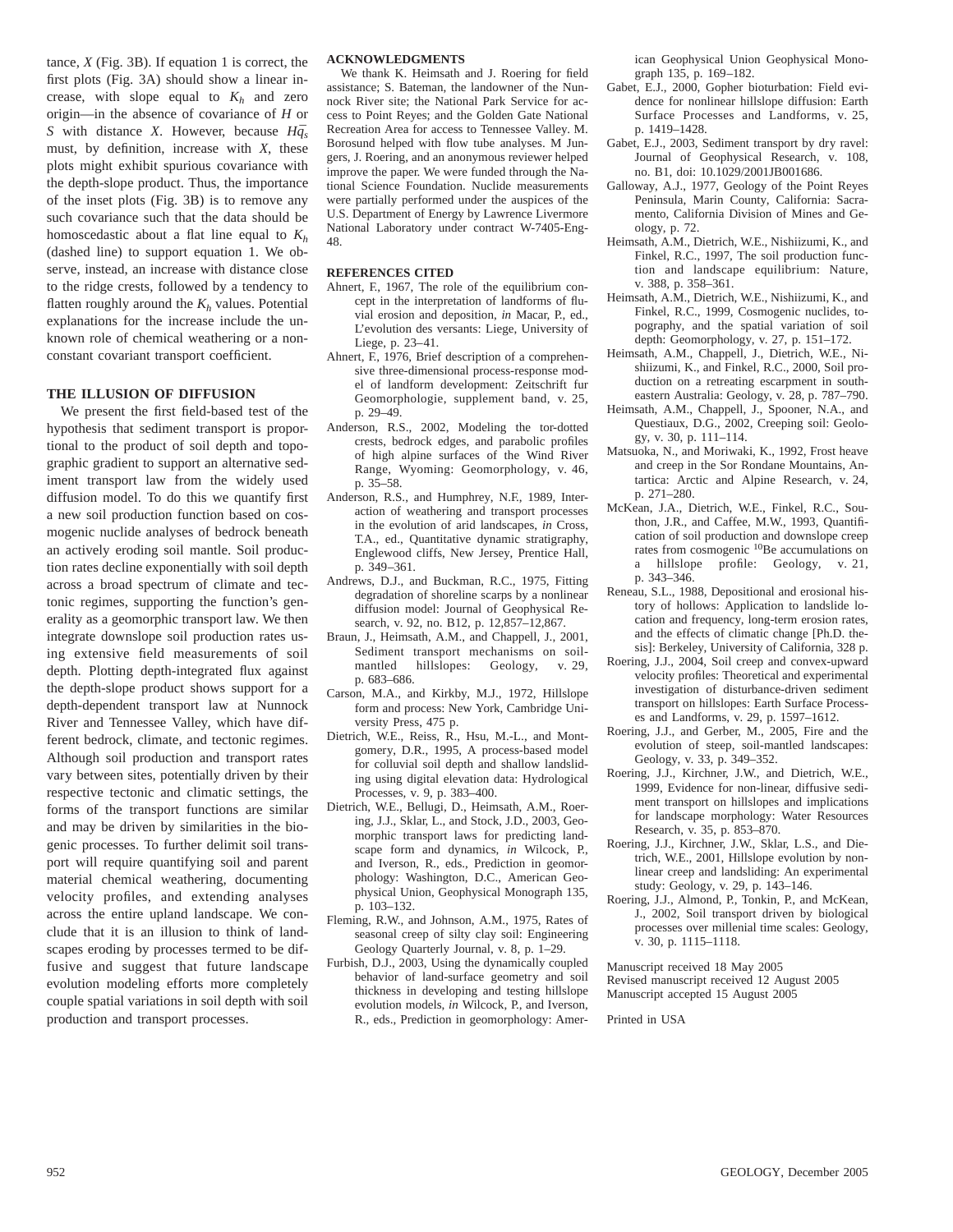## **APPENDIX: Obtaining Soil Flux from Integration of the Soil Production Rate**

## **PRINCIPLES AND PRACTICE**

The magnitude of the soil flux  $h\overline{q}$  [L<sup>2</sup> t<sup>-1</sup>] can be estimated from downslope integration of the local soil production rate  $p_n[L t^{-1}]$  between two arbitrarily curved "flow lines" of downslope soil motion. Here we first describe this integration as applied to sites at Nunnock River, Point Reyes and Tennessee Valley. We then examine possible sources of error in our estimates of soil flux arising from the numerical integration and from the assumption that the rate of change in soil storage is negligible.

To illustrate the idea behind the downslope integration, first consider two soil transport flow lines that are parallel and straight and separated by a uniform contour distance *B*. Let *x* denote a horizontal axis that is positive in the downslope direction. The *z*-axis is vertical and positive upward. Neglecting horizontal tectonic motion the vertically integrated equation of mass conservation is:

$$
\frac{\partial}{\partial x}\left(Bh\overline{q}_x\right) + \frac{\partial}{\partial t}\left(Bh\overline{c}\right) + Bc_{\eta}p_{\eta} = 0, \qquad (A.1)
$$

where  $\overline{q}_x$  is the vertically averaged soil flux density parallel to *x*, *h* is the soil thickness,  $\overline{c}$  is the vertically averaged soil concentration,  $c_n$  is the soil concentration at the base of the soil,  $p_n$  is the rate of soil production, and *t* is time. Note also that, although *B* could be removed from (A.1), we retain it here for illustration. Integrating this with respect to *x* from the divide  $(x = 0)$  to a position  $x = X$ ,

$$
Q(X,t) = -B \int_0^X \frac{\partial}{\partial t} (h \overline{c}) dx - B \int_0^X c_{\eta} p_{\eta} dx, \qquad (A.2)
$$

which illustrates that the total soil flux  $Q(X)$  [L<sup>3</sup> t<sup>-1</sup>] at position  $x = X$ , that is  $Q(X) = Bh\overline{q}_x|_X$ , obtains by integrating the unsteady term and the soil production rate upslope of *X*. In the case of steady soil thickness *h*, and uniform and constant concentrations  $\vec{c}$  and  $\vec{c}_n$ , this reduces to

$$
Q(X) = -B c_{\eta} \int_0^X p_{\eta} dx . \qquad (A.3)
$$

If the production rate  $p_n$  is uniform, then the soil flux  $Q(X)$ increases linearly with *X*. Note that the first integral quantity in (A.2) is equivalent to integrating the local rate of change in soil storage,  $\partial (h\vec{c})/\partial t$ , over the area  $A(X) = BX$ . Similarly, the second integral quantity in (A.2) and the integral quantity in (A.3) are equivalent to integrating the local soil production rate over the area  $A(X) = BX$ . Also note that the soil flux per unit contour distance at position *X* is  $O(X)/B$ . The formulation above can be generalized to a curvilinear or radial coordinate system (Furbish, unpublished notes), although it suffices here to proceed to a simpler formulation that builds on these points.

Consider two soil transport flow lines that are everywhere normal to elevation contours (Fig. A1). For convenience we now let *x* denote a curvilinear downslope coordinate centered



Figure A1. Curvilinear coordinate system; flow lines normal to contours.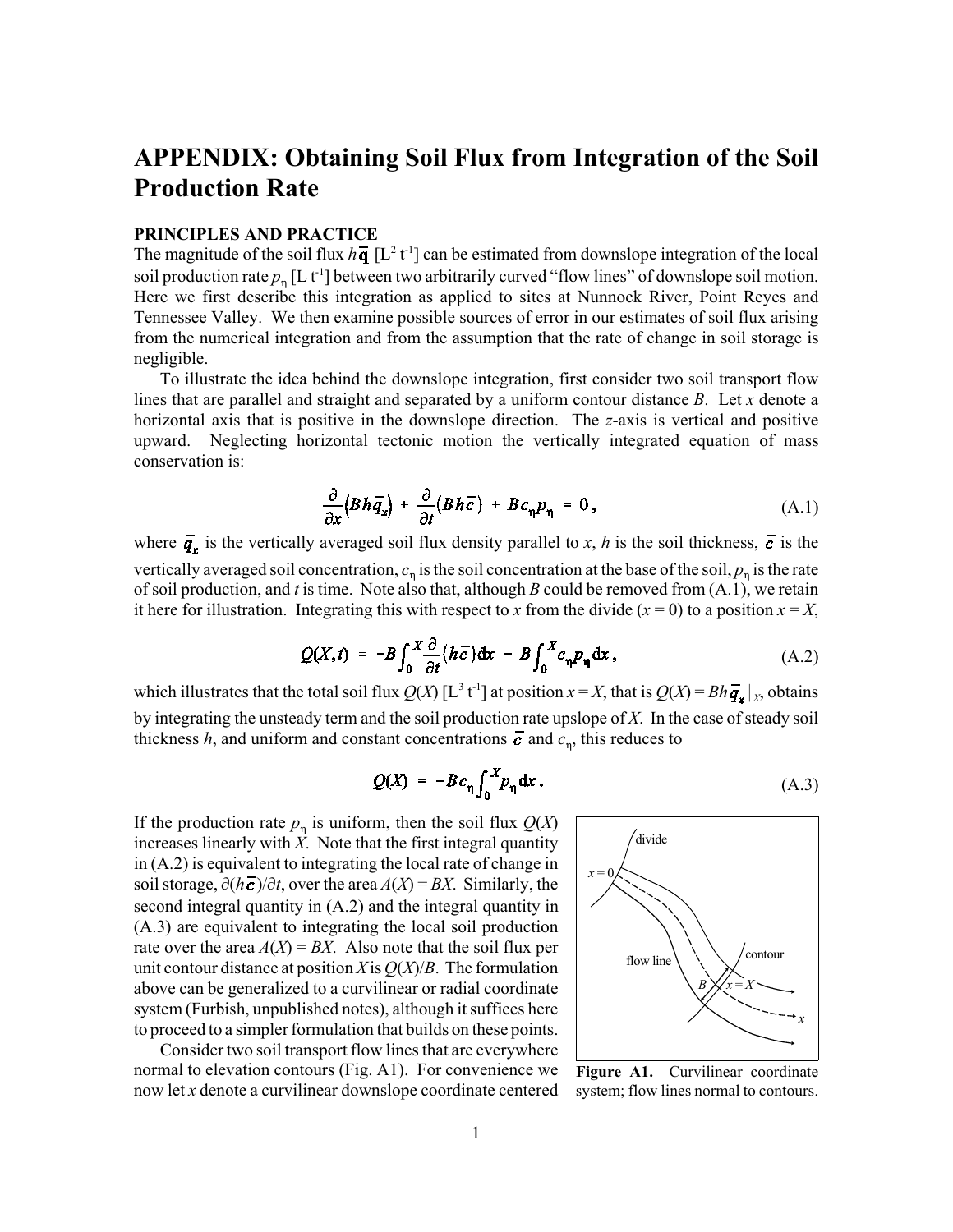between the two flow lines with origin  $(x = 0)$  at the upslope divide. At any coordinate position *x* there is an arbitrarily curved elevation contour segment, locally normal to *x*, with length *B* between the two flow lines. Thus,  $B = B(x)$ .

The total soil flux  $Q [L^3 t^1]$  passing a given contour segment at position  $x = X$  must equal the total rate of soil production, minus the rate of change in storage, upslope of the segment between the flow lines. Thus,

$$
Q(X,t) = -\int_{A(X)} c_{\eta} p_{\eta} dA - \int_{A(X)} \frac{\partial}{\partial t} (h \overline{c}) dA,
$$
 (A.4)

indicating that  $Q(X, t)$  is obtained by simply integrating the local production rate and the rate of change in soil storage over the area  $A(X)$  upslope of  $x = X$ .

As described in the next section, we assume that the soil storage term in (A.4) is negligible relative to the other terms whence,

$$
Q(X) \approx -c_{\eta} \int_{A(X)} p_{\eta} dA , \qquad (A.5)
$$

where  $c_n$  is assumed to be uniform. With square brackets denoting an average, the magnitude of the soil flux per unit contour distance at position  $x = X$  is then estimated as an average over  $B(X)$ , namely  $[h\vec{q}_x]|_X = Q(X)/B(X)$ , which is the value that we report in the text.

The numerical integration of (A.5) is performed as follows. Voronoi polygons are constructed for soil thickness measurements within and near the total area  $A(X)$ . Let  $a_i$  denote the subarea of the *i*th polygon falling within  $A(X)$  such that  $A(X) = \sum a_i$ . Then assuming the local soil production rate  $p_n = -P \exp(-h/\gamma),$ 

$$
Q(X) \approx c_{\eta} P \sum_{i}^{N} a_{i} \exp(-h_{i}/\gamma), \qquad (A.6)
$$

where *N* is the total number of polygon subareas. The importance of constructing Voronoi polygons is that this procedure objectively weights each local production rate (obtained from measured soil thickness) in proportion to its relative areal (Voronoi) coverage within *A*(*X*).

We also note that reported slopes are averages obtained at position *X*. That is, we estimated local slopes for two to seven locations along *B* (depending on its length), then averaged these to obtain *S*(*X*). The significance of this is that plots involving flux, slope and the depth-slope product are based on averages over  $B(X)$  rather than representing "local" values.

## **TRANSIENT SOIL STORAGE**

Nonuniform soil thicknesses on the hillslopes suggest that transient soil storage is non-zero. Nonetheless we suggest that the storage term in (A.4) is significantly smaller than the other terms, with the implication that  $(A.5)$  is an adequate estimate of the soil flux.

Under steady-state conditions, where either uplift is balanced by stream incision at the lower hillslope boundary or the land-surface is lowering uniformly, the storage term in  $(A.4)$  is zero (for constant  $\bar{c}$ ). Changes in storage are thus related either to changes in the lower boundary condition wherein effects of this condition are propagated upslope, or to changes in the soil transport rate due to a change in the transport coefficient (or diffusivity), or both. The sites were selected to avoid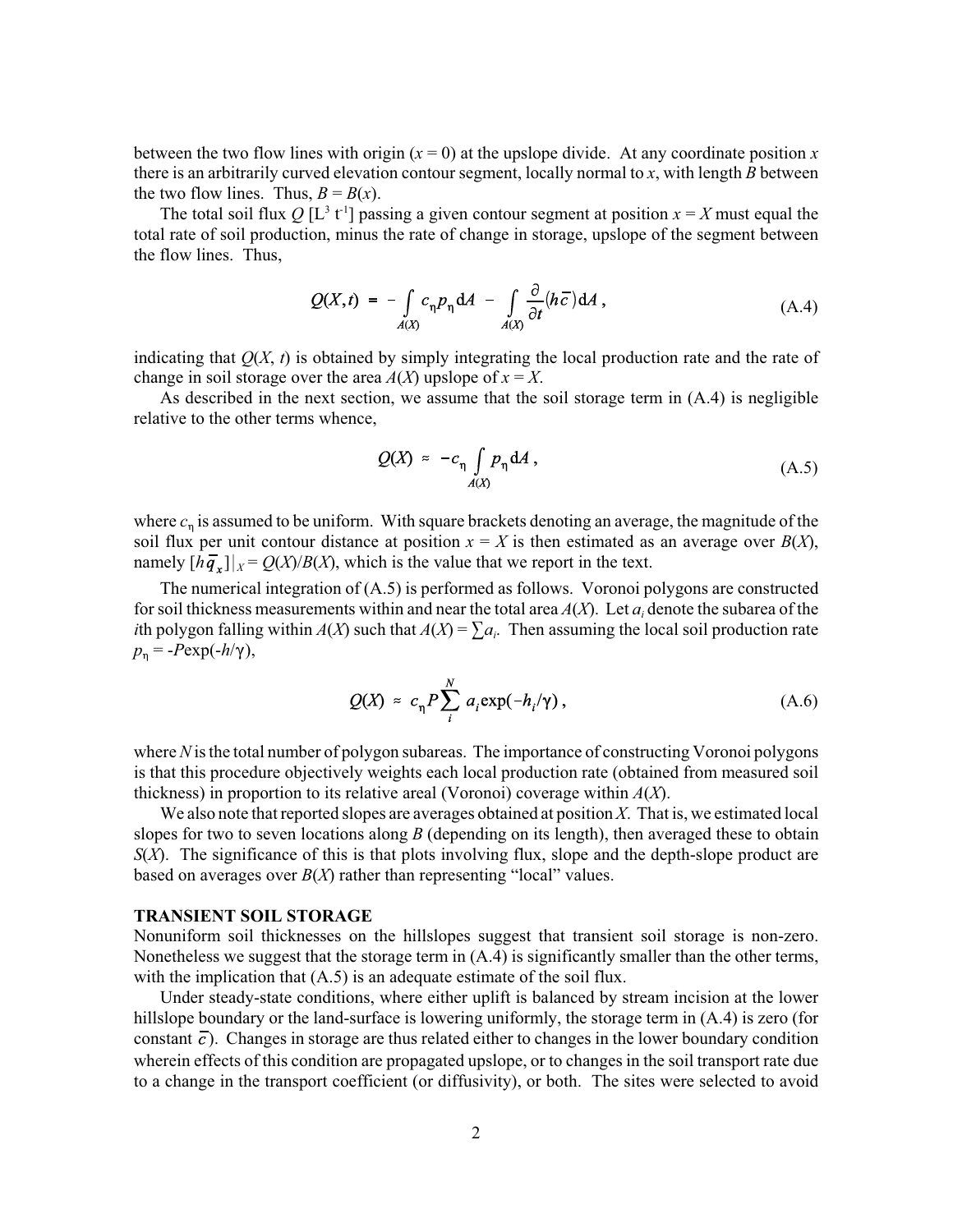complications related to possible changes in transport processes, so here we focus on the magnitude of soil storage related to changes in the lower boundary condition. The downslope thickening soils at the field sites in particular are consistent with cessation of stream downcutting, whence soils thicken with time, and this thickening slowly propagates upslope.

Assuming momentarily that the soil flux is proportional to slope, namely  $Q(X) = -BDS$  where *D* [L<sup>2</sup> t<sup>-1</sup>]is a diffusivity, then with uniform  $c_n$  and constant  $\vec{c}$ , (A.4) integrates to

$$
BDS(X,t) = c_{\eta} A \langle p_{\eta} \rangle + \overline{c} A \frac{\partial \langle h \rangle}{\partial t}, \qquad (A.7)
$$

where chevron brackets denote that the quantity is averaged over the area *A*. Under steady conditions this reduces to

$$
BDS(X) = c_n A \langle p_n \rangle. \tag{A.8}
$$

The terms in (A.7) can be directly scaled to evaluate their relative magnitudes. To clarify the physical basis for this scaling, however, we consider the rate of change of these terms in response to a change in the lower boundary condition.

Envision a change in the transport rate *BDS* during a small interval d*t*, following a steady state condition at time *t*. Expanding (A.7) as a Taylor series about *t*,

$$
BDS(X, t + dt) = BDS(X, t) + BD \frac{\partial S}{\partial t} dt
$$
  
=  $c_{\eta} A \langle p_{\eta} \rangle(t) + c_{\eta} A \frac{\partial \langle p_{\eta} \rangle}{\partial t} dt + \overline{c} A \frac{\partial^2 \langle h \rangle}{\partial t^2} dt + O[(dt)^2].$  (A.9)

Thus, the new transport rate at time  $t + dt$  involves the "old" steady-state balance at time  $t$ ; and the change in the transport rate is balanced by changes in production or storage, or both. Thus, to clarify when the storage term can be neglected, it suffices to show when the term involving the second derivative is small relative to terms involving first derivatives. More simply, the rate of change of (A.7) is

$$
BD\frac{\partial S}{\partial t} = c_{\eta}A\frac{\partial \langle p_{\eta} \rangle}{\partial t} + \overline{c}A\frac{\partial^2 \langle h \rangle}{\partial t^2}, \qquad (A.10)
$$

which may be viewed as a measure of the extent to which a change in soil production is accommodated by a change in transport versus being partitioned into storage.

Let  $S = \partial \zeta / \partial x$ , where  $\zeta$  is the land-surface elevation. Then noting that  $\partial \langle p_n \rangle / \partial t = \partial \langle -P \exp(-\zeta) \rangle$  $h/\gamma$ )/ $\partial t \approx (1/\tau)\partial\langle h\rangle/\partial t$ , where  $\tau = \gamma/\langle p_\eta \rangle$  is a measure of the mean soil residence time,

$$
BD\frac{\partial}{\partial t}\left(\frac{\partial \zeta}{\partial x}\right) = \frac{c_{\eta}A}{\tau}\frac{\partial \langle h \rangle}{\partial t} + \overline{c}A\frac{\partial^2 \langle h \rangle}{\partial t^2}.
$$
 (A.11)

The slope and the soil thickness must change over the same timescale *T* in response to a change in the lower boundary condition. We thus define the following dimensionless quantities denoted by a circumflex:

$$
\zeta = \gamma \hat{\zeta}, \qquad \langle h \rangle = \gamma \hat{h}, \qquad x = \lambda \hat{x} \quad \text{and} \quad t = T \hat{t}. \tag{A.12}
$$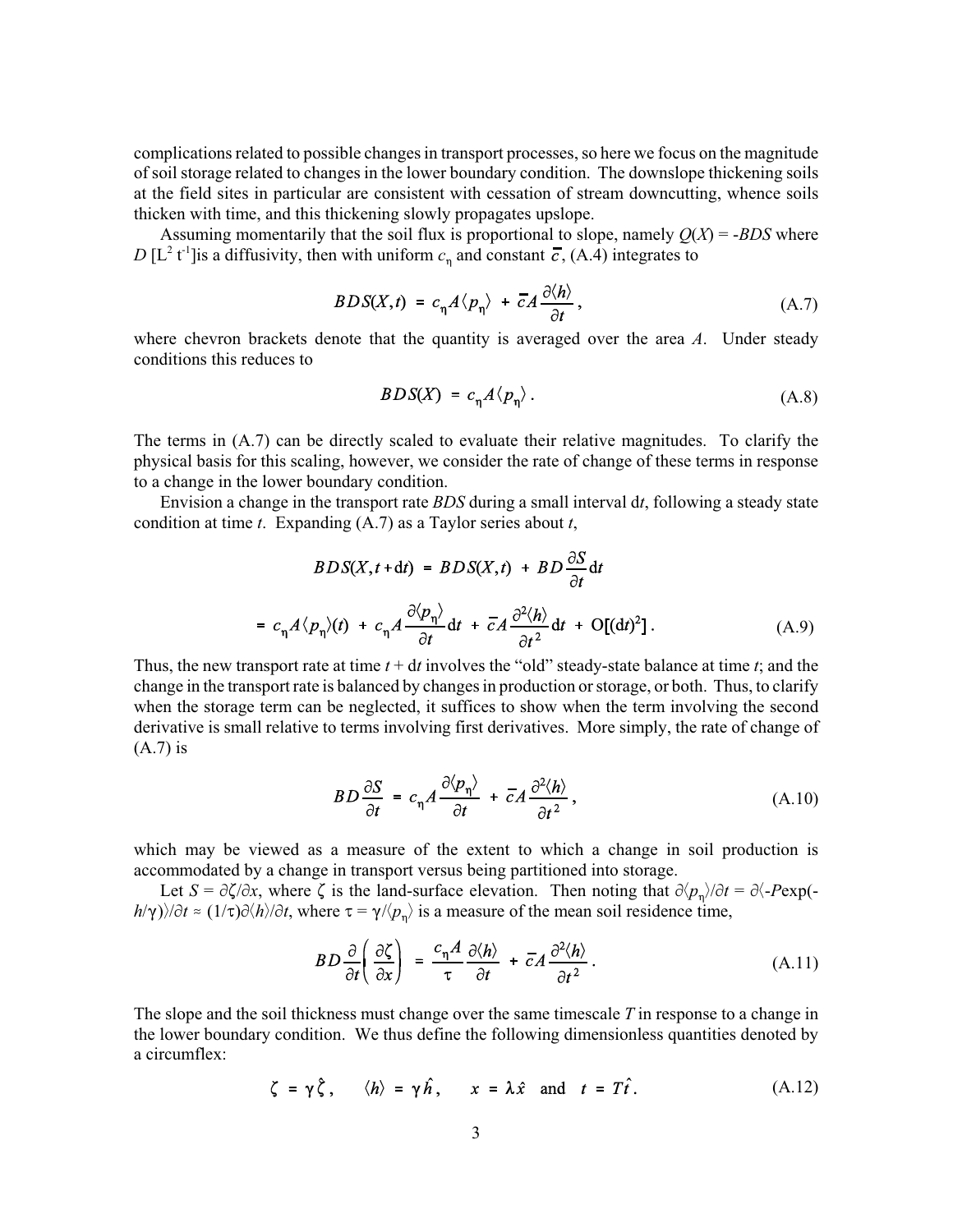Substituting these first into (A.8) obtains

$$
\frac{\partial \xi}{\partial \hat{x}}|_{x=X} = c_{\eta} \frac{T^*}{\tau},\tag{A.13}
$$

where  $T^* = \lambda A / BD$  is like a relaxation timescale. (Note that, in the case of parallel, straight flow lines,  $A = BX$ , whence  $T^* = \lambda X/D$ .) Moreover, this steady-state case requires that  $T^* \sim \tau$ .

Turning to (A.11),

$$
\frac{\tau}{T^*} \frac{\partial}{\partial x} \left( \frac{\partial \xi}{\partial \hat{t}} \right) \Big|_{x=X} = c_{\eta} \frac{\partial \hat{h}}{\partial \hat{t}} + \overline{c} \frac{\tau}{T} \frac{\partial^2 \hat{h}}{\partial \hat{t}^2}, \tag{A.14}
$$

which indicates that the last term can be neglected if  $\tau \sim T^* \ll T$ . Qualitatively, inasmuch as transport depends on land-surface slope, any effect on transport due to a change in the lower boundary condition is felt through changes in slope that propagate upslope. For a relaxing hillsope, a change in transport rate (i.e. a change in slope) generally involves a change in soil thickness (and a concomitant change in soil production), which implies a change in storage. Nonetheless, inasmuch as changes in soil thickness occur over a timescale that is much longer than the mean soil residence time, soil production remains essentially balanced by transport.

For completeness we substitute (A.12) into (A.7) with  $\tau \sim T^* = \lambda A / BD$  to obtain:

$$
\frac{\partial \xi}{\partial \hat{x}}|_{x=X} - c_{\eta} = \overline{c} \frac{\tau}{T} \frac{\partial \hat{h}}{\partial \hat{t}} = \overline{c} \frac{\lambda A}{BDT} \frac{\partial \hat{h}}{\partial \hat{t}}.
$$
\n(A.15)

Based on the scaling quantities adopted in (A.12) and applied in (A.15), the timescale *T* may be interpreted as the time that it takes to accumulate a soil thickness equal to  $\gamma \sim h$ . In the absence of transport — assuming that all production goes into storage — then  $T \sim \tau$ , typically on the order of several thousand years, the shortest possible value of *T*. Numerical simulations of relaxing hillslopes suggest, however, that to accumulate (excess) soil thicknesses equal to  $\gamma \sim h$  requires periods approaching the relaxation time of the hillslope,  $T_R \sim L^2/D$ , where *L* is the hillslope length (Furbish, 2003; Furbish and Dietrich, in prep.).

The scaling in (A.15) also reveals important consequences of land-surface slope and gradient. The lengthscale  $\lambda$  may be interpreted as the distance over which the land-surface elevation changes by an amount  $\Delta \zeta \sim \gamma$ . Thus, as  $\lambda$  increases (slope decreases), the timescale  $T^*$  increases such that the magnitude of the storage term increases. This merely reflects that, with decreasing slope and therefore decreasing soil throughput, the mean residence time increases. In addition, for given area *A*, a small ratio *A*/*B* coincides with diverging flow lines, whereas a large ratio *A*/*B* coincides with converging flow lines. Thus, the significance of the storage term decreases with increasing divergence of the lines, whereas this term may become increasingly important with converging flow lines.

A similar scaling can readily be applied with the assumption that the soil flux is proportional to the product of soil thickness and land-surface slope, namely  $Q(X) = -BK(h)S$  where K [L t<sup>-1</sup>] is a transport coefficient. Using (A12) with  $\tau \sim T^* = \lambda A/BK\gamma$  we obtain:

$$
\hat{h}\frac{\partial \hat{\zeta}}{\partial \hat{x}}|_{x=X} - c_{\eta} = \bar{c}\frac{\tau}{T}\frac{\partial \hat{h}}{\partial \hat{t}} = \bar{c}\frac{\lambda A}{B K \gamma T}\frac{\partial \hat{h}}{\partial \hat{t}}.
$$
\n(A.16)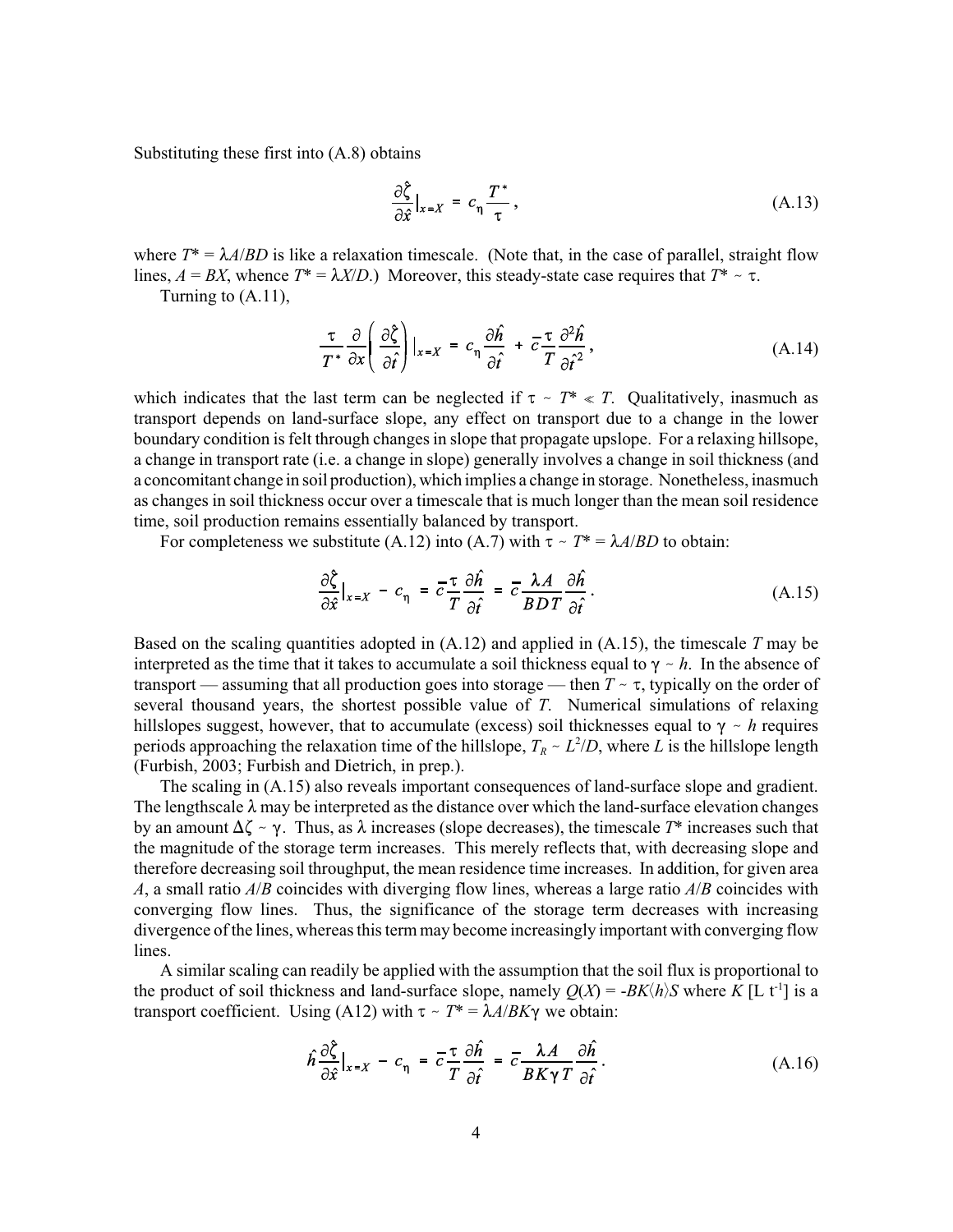Comparing this with (A.15) it is apparent that conclusions regarding the importance of the storage term are the same as those outlined above.

## **SPURIOUS CORRELATION BETWEEN FLUX, SLOPE AND THICKNESS**

If the hypothesis that soil flux is linearly proportional to land-surface slope is correct, then a plot of flux  $[h\vec{q}_r]|_X = Q(X)/B(X)$  versus slope  $S(X)$  should in principle exhibit a linear trend with zero intercept and slope equal to the diffusivity *D*. Similarly, if the hypothesis that soil flux is proportional to the product of soil thickness and land-surface slope is correct, then a plot of flux  $[h\vec{q}_x]$  *x* versus the product  $h(X)S(X)$  should exhibit a linear trend with zero intercept and slope equal to the transport coefficient *K* (Fig. 3A). However, as an integrated quantity, th soil flux, see (A.5), must generally increase with downslope distance. Moreover, both slope and thickness generally increase downslope at the field sites. This means that plots of flux versus slope, or flux versus the product of thickness and slope, may exhibit spurious (positive) correlations, and therefore do not represent a rigorous "test" of the two hypotheses. For this reason we consider plots involving the ratios  $[h\vec{q}_x] |_{X} / S(X)$  and  $[h\vec{q}_x] |_{X} / h(X) S(X)$  versus distance *X* (Figure 3B). The effect of this is to remove correlations among flux, slope and thickness. For the data to be consistent with one of the transport hypotheses, the trends in these plots should be flat, at a value equal to either *D* or *K*. See Data Repository Figures A2 and A3, below, for plots of flux versus gradient and flux/gradient.

## **REFERENCES CITED**

- Furbish, D. J. 2003. Using the dynamically coupled behavior of land-surface geometry and soil thickness in developing and testing hillslope evolution models. *in* P. Wilcock and R. Iverson (Eds.), *Prediction in Geomorphology*, American Geophysical Union, Geophysical Monograph 135, Washington, D.C., 169-181.
- Furbish, D. J. and Dietrich, W. E. On the use of a diffusion-like equation to describe hillslope evolution: 1. Formulation and scaling. (*in preparation*)